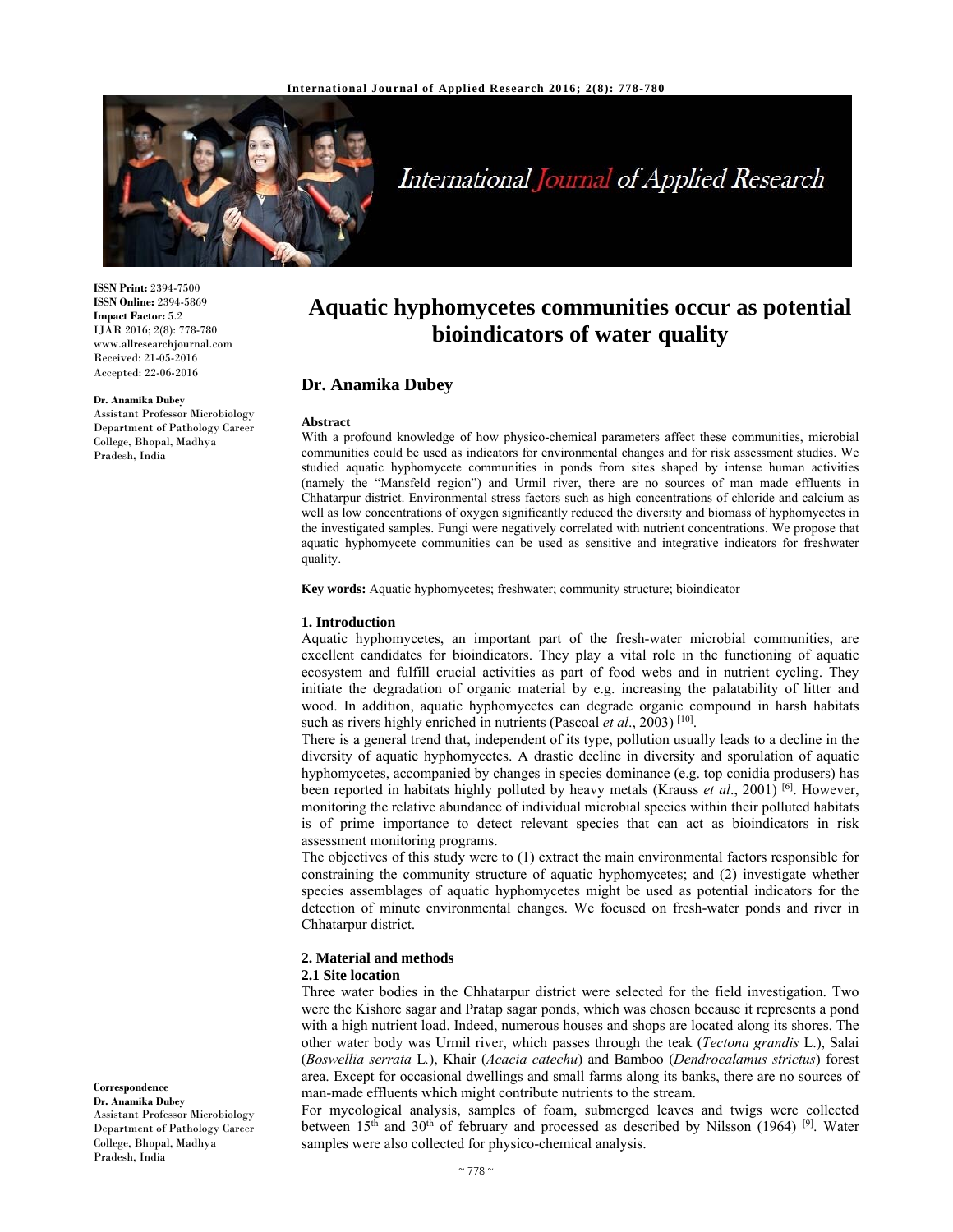**2.2 Water chemistry**  parameters of water viz., Temperature, water pH, dissolve oxygen (mg/l), nitrate (mg/l), phosphate (mg/l), chloride (mg/l) and calcium hardness (mg/l) were analyzed following the methods of A.P.H.A. (2005) [1].

Temperature was measured by using a centigrade thermometer by dipping it at a depth of 5-8 cm in water for 5 minutes, at the time of sample collection. pH was recorded on spot with the help of a digital portable pH meter (Hanna) at the time of sample collection. Dissolve oxygen content (mg/l) was determined on the spot by making a composite sampling of water at each month following the Winkler's azide modification method. Nitrate (mg/l), phosphate(mg/l), chloride (mg/l) and calcium hardness (mg/l) were analyzed following the methods of A.P.H.A. (2005) [1].

| <b>Chemical</b><br>characteristics | Urmil<br>river | <b>Kishore</b><br>sagar pond | Pratap<br>sagar pond |
|------------------------------------|----------------|------------------------------|----------------------|
| Temperature                        | 19.2           | 20.3                         | 20.2                 |
| pН                                 | 7.6            | 9.4                          | 9.1                  |
| Dissolved oxygen (mg/l)            | 7.3            | 5.9                          | 4.5                  |
| Phosphate (mg/l)                   | 0.00           | 0.36                         | 0.49                 |
| Nitrate (mg/l)                     | 0.09           | 4.00                         | 1.89                 |
| Chloride (mg/l)                    | 29.5           | 245.9                        | 125.3                |
| Calcium hardness (mg/l)            | 28.4           | 62.8                         | 48.2                 |

**Table 1:** Hydrochemical characteristics of the sampling sites

### **3. Results**

### **3.1 Fungal diversity**

A total of 20 species belonging to 14 genera of water borne conidial fungi viz., *Anguillospora*, *Beltrania, Campylospora, Clavariopsis, Dactylella, Flabellospora, Flagellospora, Isthmotricladia, Lemonniera, Lunulospora, Setosynnema Trichocladium, Tricladium* and *Triscelophorus* were isolated from Urmil river (Table 2). These species were isolated from different decomposed leaf litter of known and unknown species and foam.

Water of Kishore sagar and Pratap sagar pond get polluted by washing of the clothes and bathing by the people. Under these circumstances, aquatic hyphomycetes may be reduced. However, only one fungal species *Lunulospora curvula* was recorded from the Kishore sagar and Pratap sagar pond. According to Manoharchary (1989)  $[7]$ , aquatic hyphomycetes disappear from such habitats as a result of pollution and anaerobic conditions.

### **3.2 Abiotic environment**

Water temperature at all sites ranges between 19.2 °C to 20.3 °C. The pH value at all sites ranged from slightly basic (7.6) to alkaline (9.4). Concentration of dissolved oxygen at all sites fluctuate between ranged between 5.9-7.3 mg/l. The lower values (5.9 and 4.5 mg/l) were measured in the ponds water. In river water dissolved oxygen concentration was 7.3 mg/l. These fungi require a fresh oxygenated environment for their occurrence (Webster & Towfic, 1972). During study period, two ponds showed the alkaline condition (9.1 and 9.4) but the river water showed the slightly basic condition (7.6). pH greatly affects the decomposition activities of aquatic hyphomycetes in running fresh water bodies. The occurrence and degradative ability of these fungi colonizing on submerged leaf litter is influenced by the hydrogen ion concentration (pH) of water (McKinley & Vestal, 1982) [8]. Species richness of aquatic hyphomycetes declines noticeably at  $pH \leq 4.5$  and  $\geq 8.0$  (Barlocher 1987; Chamier 1992) [4, 5].

The nitrate value tended to be higher at Pratap sagar pond (1.89 mg/l) and Kishore sagar pond (4.00 mg/l) whereas lower at river Urmil (0.09 mg/l). Similarly, phosphate value be slightly higher at Pratap sagar pond (0.49 mg/l) and Kishore sagar pond (0.36 mg/l) whereas not found at river Urmil (0.00 mg/l). The concentration of chloride (245.9 mg/l) and calcium (62.8 mg/l) was much higher at Kishore sagar pond.

|                                             | <b>Urmil river</b> | Kishore sagar pond | Pratap sagar pond |
|---------------------------------------------|--------------------|--------------------|-------------------|
| Anguillospora crassa Ingold                 | $+$                |                    |                   |
| A. longissima (Sacc. and Sydow) Ingold      | $^{+}$             |                    |                   |
| Beltrania rhombica Penzig,                  | $^{+}$             |                    |                   |
| Campylospora chaetocladia Ranzoni           | $^{+}$             |                    |                   |
| Clavariopsis aquatica de Wildeman,          | $+$                |                    |                   |
| Dactylella submersa (Ingold) Nilsson,       | $^{+}$             |                    |                   |
| Dactylella rhombospora Grove                | $+$                |                    |                   |
| Flabellospora crassa Alasoadura             | $+$                |                    |                   |
| Flabellospora verticillata Alasoadura       | $^{+}$             |                    |                   |
| Flagellospora penicilloides Ingold          | $^{+}$             |                    |                   |
| Flagellospora penicilloides Ingold          | $^{+}$             |                    |                   |
| Isthmotricladia gombakiensis Nawawi,        | $+$                |                    |                   |
| Isthmotricladia laeensis Matsushima         | $^{+}$             |                    |                   |
| Lemonniera cornuta Ranzoni                  | $+$                |                    |                   |
| Lunulospora curvula Ingold                  | $+$                | $^{+}$             | $^{+}$            |
| Lunulospora cymbiformis Miura               | $^{+}$             |                    |                   |
| Setosynnema indica sp. nov.                 | $^{+}$             |                    |                   |
| Trichocladium angelicum Roldan and Honrubia | $+$                |                    |                   |
| Tricladium indicum Sati and Tiwari          | $+$                |                    |                   |
| Triscelophorus monosporus Ingold            | $+$                |                    |                   |
| Species richness                            | 20                 |                    |                   |

**Table 2:** Distribution of aquatic hyphomycetes found in the sampling sites

The table shows the presence  $(+)$  and absence  $(-)$  of the individual aquatic hyphomycete species.